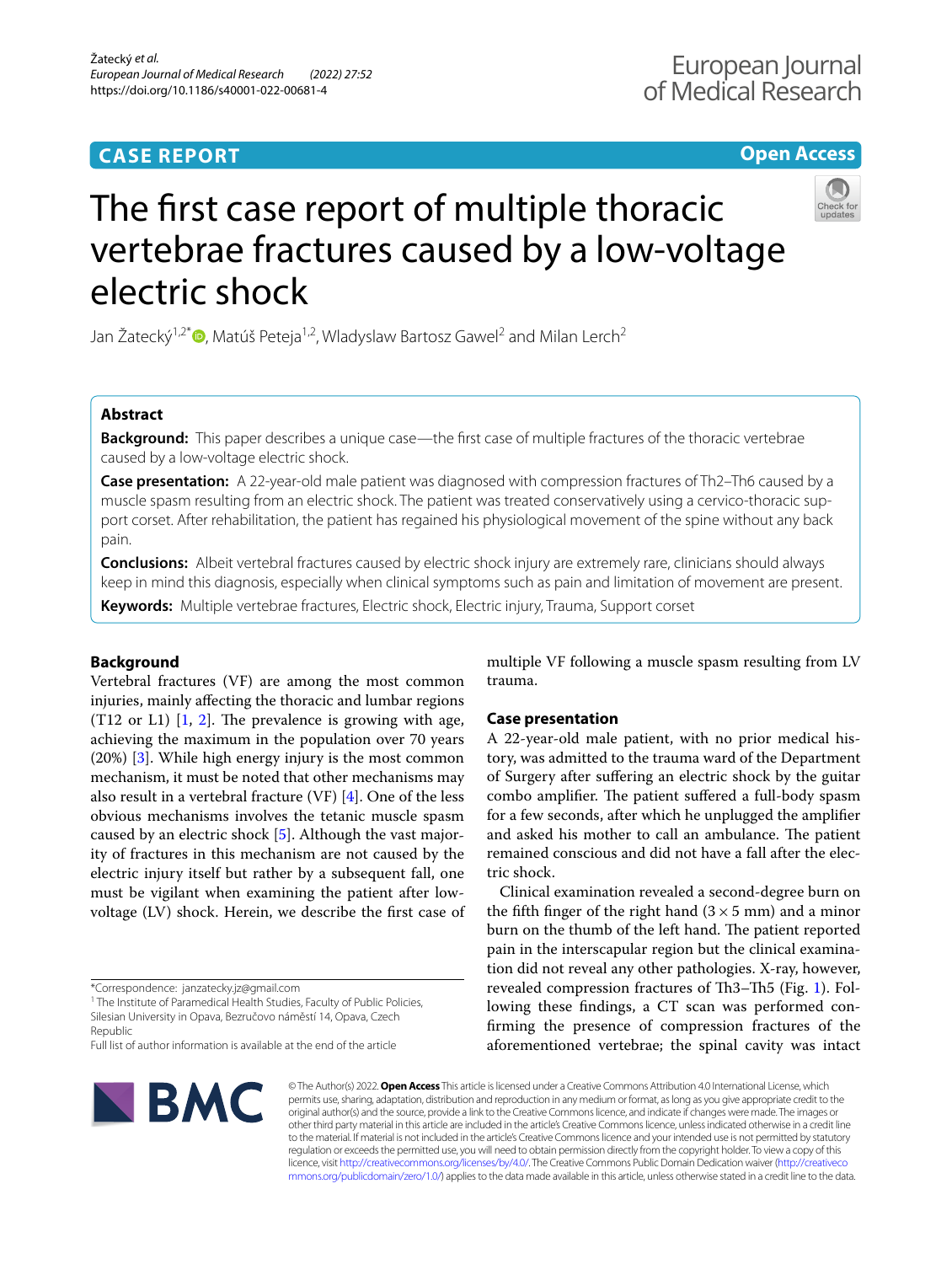

<span id="page-1-2"></span>

**Fig. 4** Patient in a cervico-thoracic support corset (Miami JTO)

<span id="page-1-3"></span>neurosurgeon recommended MRI to rule out injuries to the spinal cord and ligaments. MRI revealed a compression fracture of the 3rd (T3: A3; according to AO thoracolumbar classifcation system), 4th (T4: A3), 5th (T5: A1) and 6th (T6: A1) thoracic vertebrae. In addition, MRI detected also a small compression of the 2nd thoracic vertebra (T2: A1) and lesions of interspinous ligaments Th2–Th5 (Fig. [3](#page-1-2)). Based on the MRI results, conservative treatment using a cervico-thoracic support corset (Miami JTO) (Fig. [4](#page-1-3).) was prescribed. The posterior ligamentous complex (PLC) was, according to MRI scans, intact. Neurological examination did not reveal any neurological

<span id="page-1-0"></span>

<span id="page-1-1"></span>(Fig. [2\)](#page-1-1). Transthoracic echocardiography revealed no pathology.

Following the radiological fndings, neurological and neurosurgical consultations were performed. The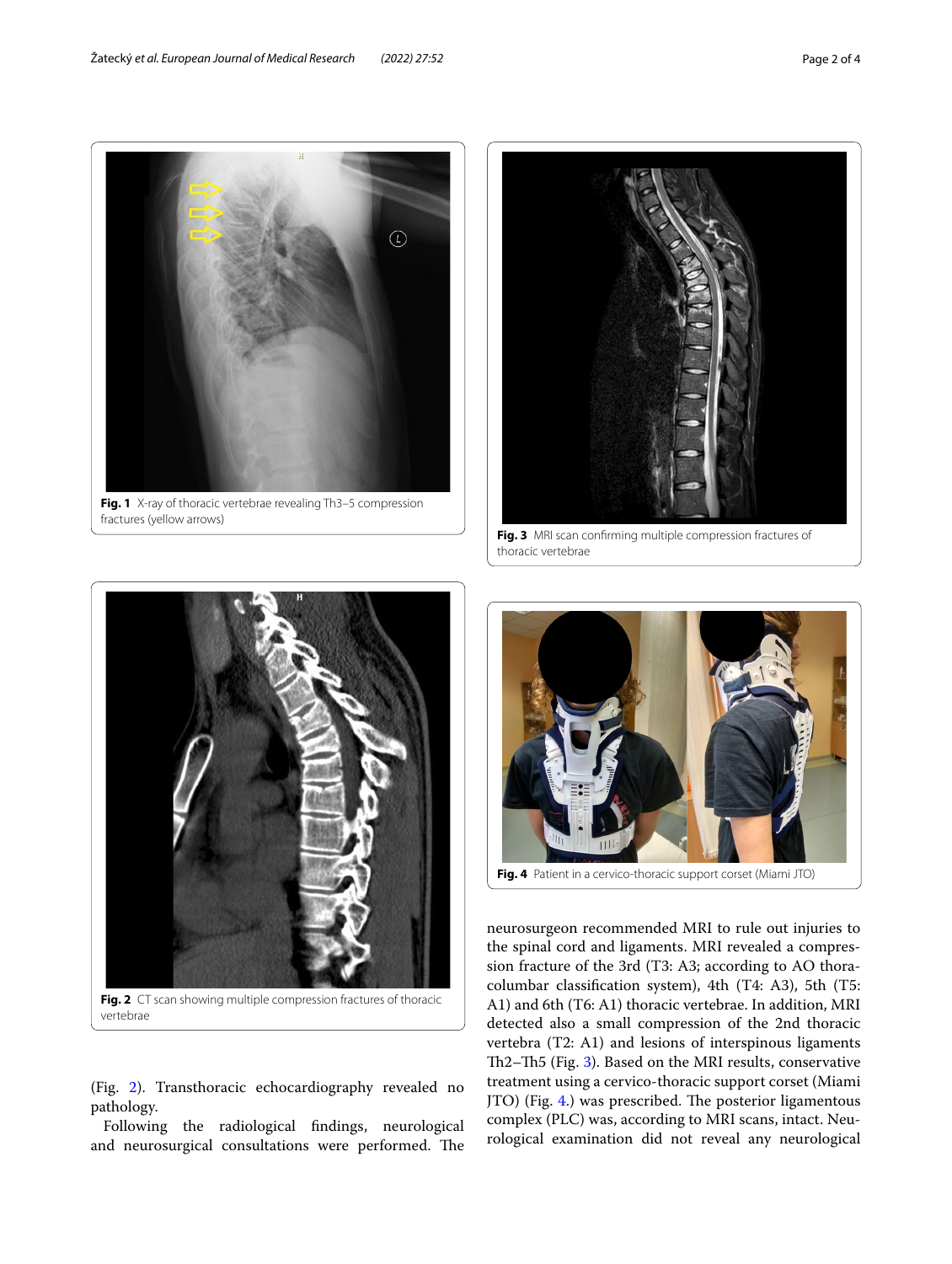<span id="page-2-0"></span>

|  |  |  |  |  | <b>Table 1</b> List of publications describing vertebral fractures resulting from low-voltage electric shock |
|--|--|--|--|--|--------------------------------------------------------------------------------------------------------------|
|--|--|--|--|--|--------------------------------------------------------------------------------------------------------------|

| <b>Authors</b>             | Year of<br>publication | <b>Injury</b>                                         | Mechanism of<br>injury        | Assoc. injuries                 | <b>Treatment</b>               | Follow-up                                          |
|----------------------------|------------------------|-------------------------------------------------------|-------------------------------|---------------------------------|--------------------------------|----------------------------------------------------|
| DiVincenti FC et al.       | 1969                   | Isolated vertebral<br>body fractures in 2<br>patients | Flectric shock                |                                 |                                |                                                    |
| Rajam KH                   | 1976                   | Non-specified<br>fracture of vertebral<br>bodies      | Flectric shock                |                                 |                                |                                                    |
| Putti F et al.             | 1989                   | C5 fracture                                           | Flectric shock                |                                 | $\overline{\phantom{0}}$       | $\overline{\phantom{0}}$                           |
| van den Brink WA<br>et al. | 1995                   | 14 burst fracture                                     | Low-voltage electric<br>shock | Burn injury on the<br>left hand | Plaster corset                 | 3 months-con-<br>solidation without<br>deformation |
| Sinha A et al.             | 2009                   | T4 compression<br>fracture                            | Low-voltage electric<br>shock | Right scapular<br>fracture      | Thoracolumbosacral<br>orthosis | Persisting pain in the<br>back                     |

deficit  $(N0)$ . The analgesic therapy along with rehabilitation resulted in verticalization of the patient on  $day+11$ after a standing X-ray proving no deterioration of fractures nor progression of kyphosis. The patient was discharged on day  $+12$ .

At the follow-up visit 1 month after the injury, the patient complained of moderate pain in the back; an X-ray was performed but no kyphotisation was present. MRI scan at 2.5 months was confrmed the reparative changes of the Th2-Th6 fractures without any sign of a spinal injury; therefore, a decision was made to withdraw a corset and commence rehabilitation, which lasted for 2.5 months and resulted in the full restoration of the movement and eased the pain.

# **Discussion**

The VF resulting from electric shock are mainly connected with high voltage (HV) electricity and concomitant falling from the height  $[6]$  $[6]$ . The muscle spasm following the spontaneous LV electric shock, as opposed to electric shock therapy-induced fracture [[7\]](#page-3-6), is an extremely rare mechanism of injury.

The literature review provided only a handful of such cases, none of which included multiple VF.

Brink and Leeuwen [\[8](#page-3-7)] reported a similar case of lumbar burst fracture due to a muscle spasm following an LV shock, while Putti et al. [[9](#page-3-8)] described a C5 fracture. Vincenti et al. [\[10](#page-3-9)] reported 2 more cases of VF associated with an electric shock. An overview of related papers is presented in Table [1](#page-2-0).

Several cases of bone fractures following LV trauma have been described in the literature. The most common fractures involved humerus and scapula [[11](#page-3-10)] with the forearm being the third most common [\[12](#page-3-11), [13\]](#page-3-12).

Contrary, the incidence of bone injuries after a HV shock is much higher  $[5]$  $[5]$ . The mechanism usually involves contact with HV wires; however, iatrogenic VF following electric shock therapy [\[7](#page-3-6)] or cardioversion [[14](#page-3-13)] have been described. Besides, tasers used by police can also cause muscle spasms resulting in VF [\[15](#page-3-14)].

## **Conclusions**

Albeit vertebral fractures caused by LV injury are extremely uncommon, clinicians should always consider this diagnosis in patients after an LV shock, especially when clinical symptoms are present. Quick and accurate diagnosis is the key element of full recovery. Therefore, we strongly recommend performing X-ray and CT scans in adult patients with symptoms; in children, we recommend performing X-ray and MRI scan.

#### **Acknowledgements**

Not applicable.

#### **Author contributions**

JZ: article writing, data searching. MP: article writing, publications searching. WBG: article writing. ML: publications searching. All authors read and approved the fnal manuscript.

#### **Funding**

Not applicable.

#### **Availability of data and materials**

All data generated or analysed during this study are included in this published article (and its Additional fles).

#### **Declarations**

#### **Ethics approval and consent to participate**

Not applicable.

#### **Consent for publication**

The consent is available on a request.

#### **Competing interests**

The authors declare that they have no competing interests.

#### **Author details**

<sup>1</sup>The Institute of Paramedical Health Studies, Faculty of Public Policies, Silesian University in Opava, Bezručovo náměstí 14, Opava, Czech Republic.